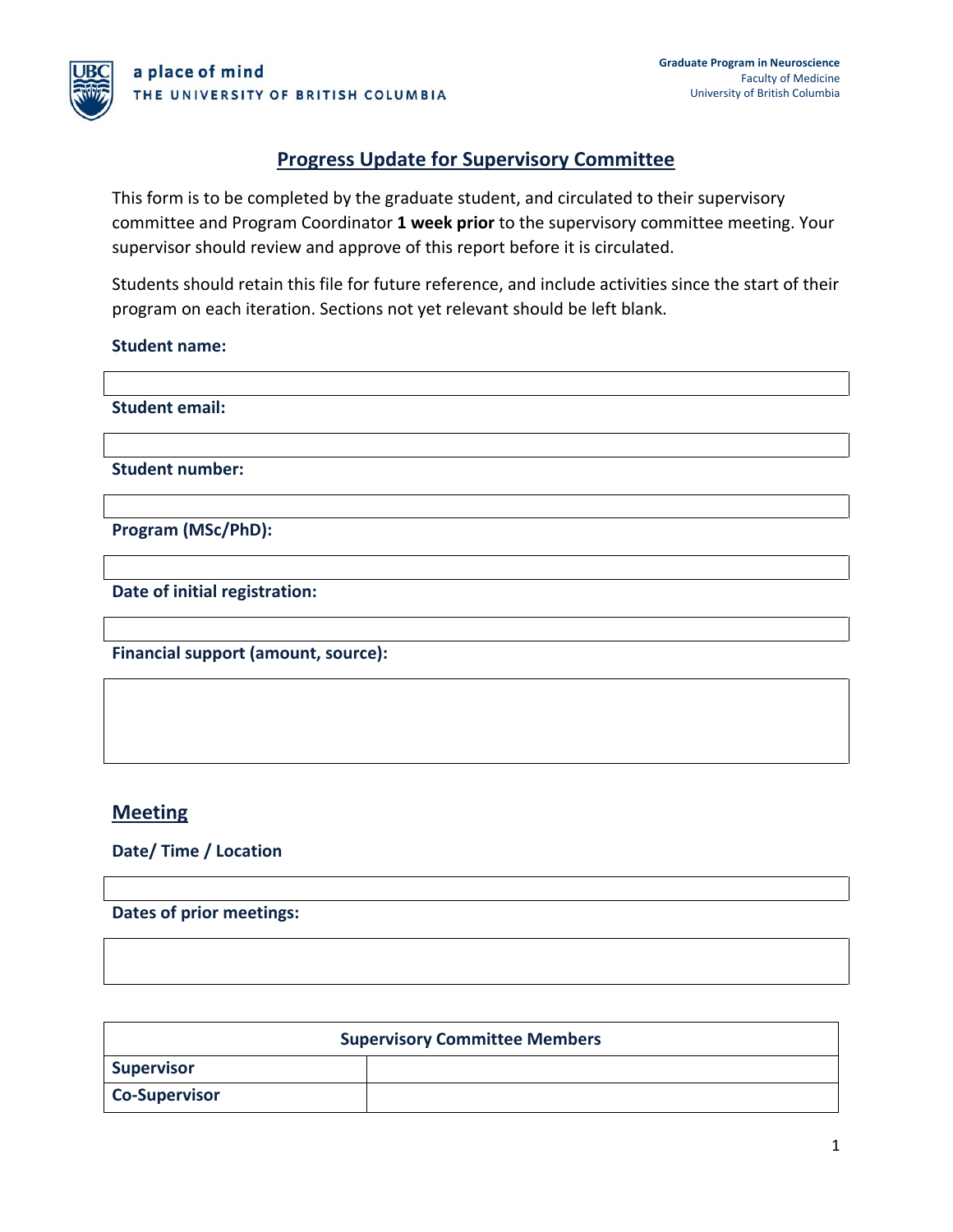

### a place of mind THE UNIVERSITY OF BRITISH COLUMBIA

| <b>Chair</b>  |  |
|---------------|--|
| <b>Member</b> |  |
| <b>Member</b> |  |
| <b>Member</b> |  |

#### **Other information:**

*Leaves of absence, etc.*

## **Academic Development**

**UBC courses taken, and marks obtained:**

**Date of comprehensive exam (PhD):**

#### **Other courses or certifications, and date obtained:**

#### **Responsible Conduct of Research:**

*This is a required course for all NRSC students. Please indicate the date you completed the course, or when you intend to complete the course.*

# **Professional Development**

#### **Workshops attended, with date:**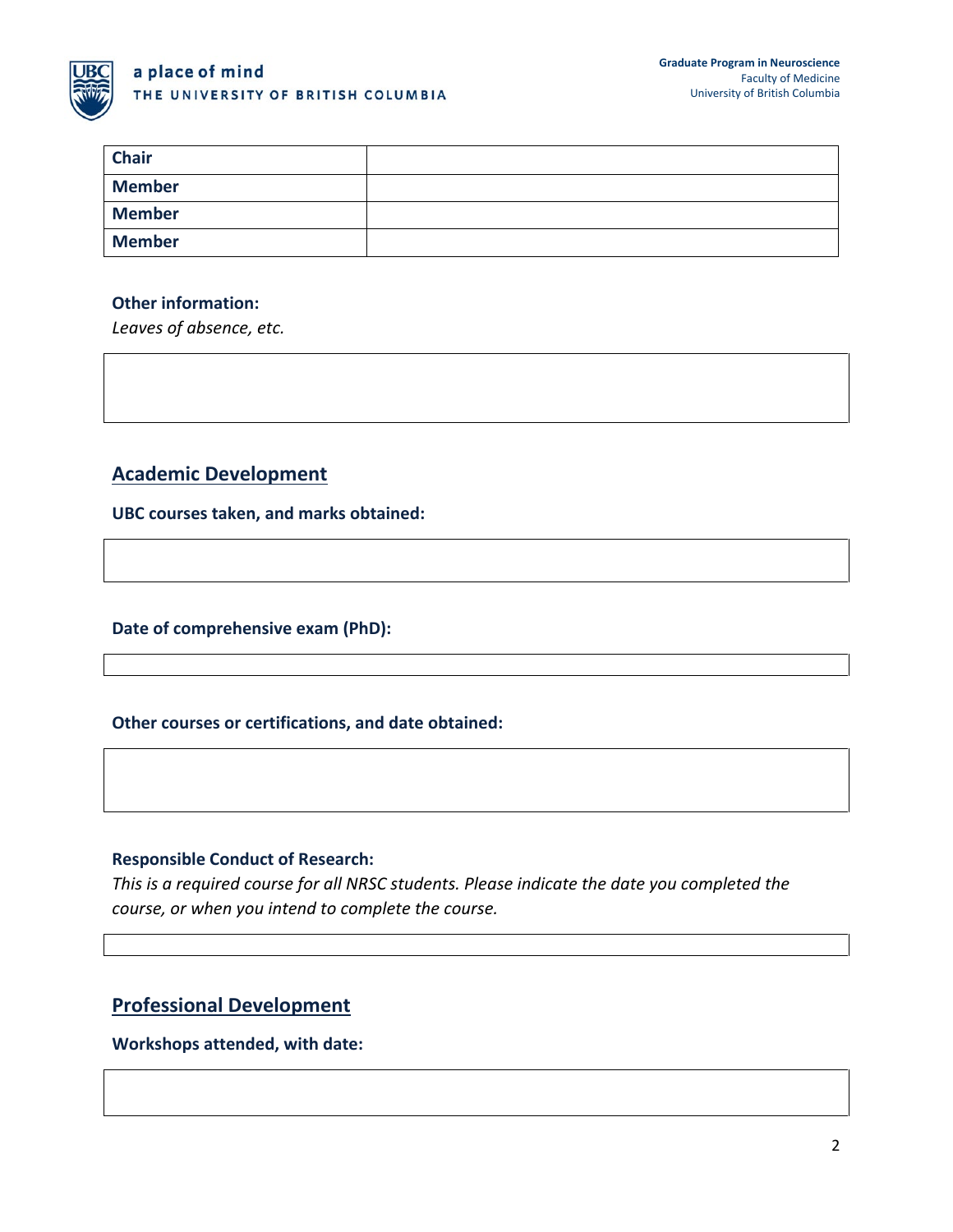

**Conferences attended, with date:**

## **Publications & Presentations**

**Publications from work conducted in this program, indicating whether they are published, submitted, in revision, etc.:** 

**Poster presentations, with date and location:**

**Oral presentations, with date and location:**

# **Awards**

**Awards and honours:**

### **Progress Report**

**Title of project:**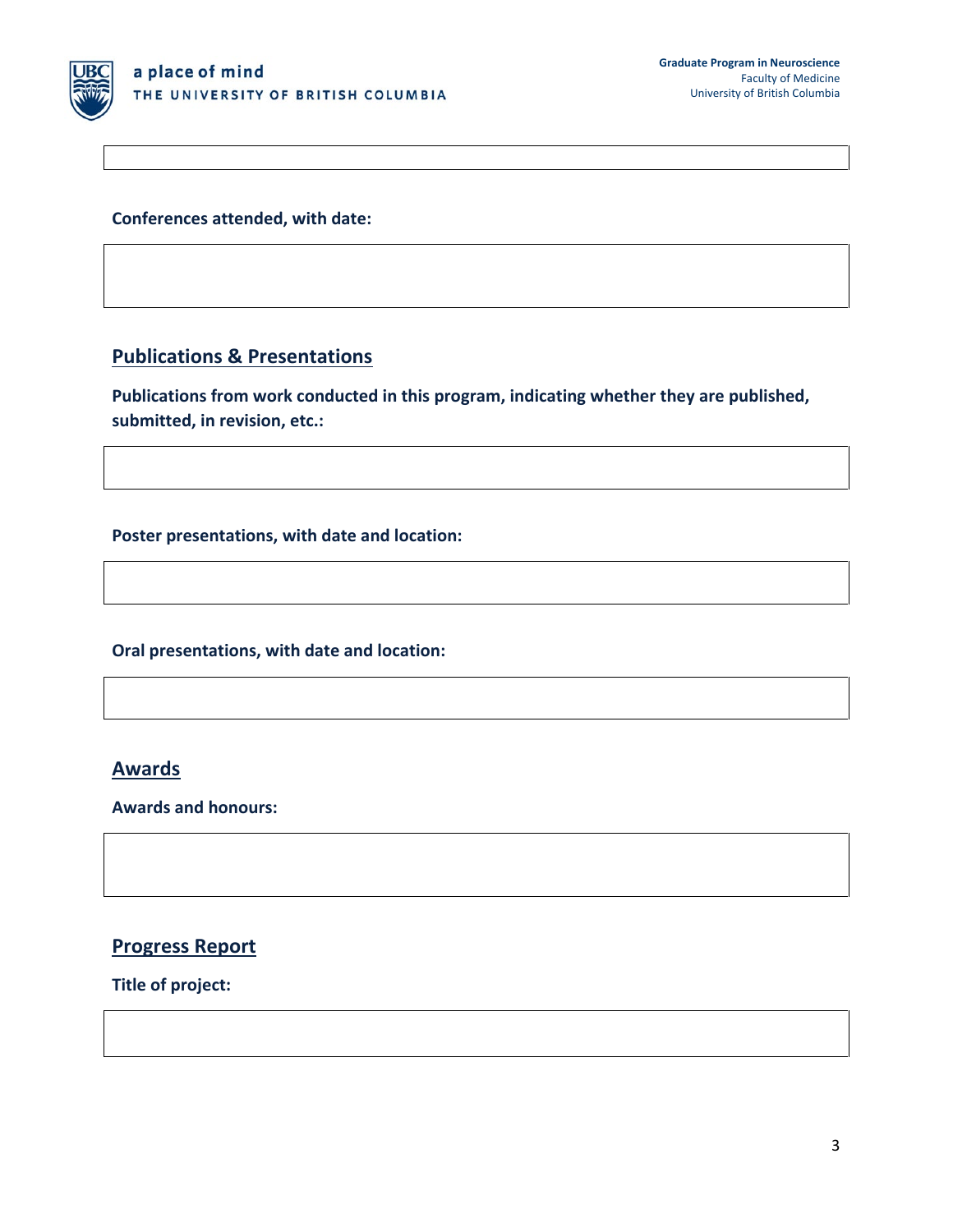

**Background and rationale:** *Maximum 1 page.*

### **For each Aim**

**Aim \_\_\_\_**

**Status:** *Completed/in progress/proposed*

**Methods/Experimental Design:**

**Results/Main Findings:**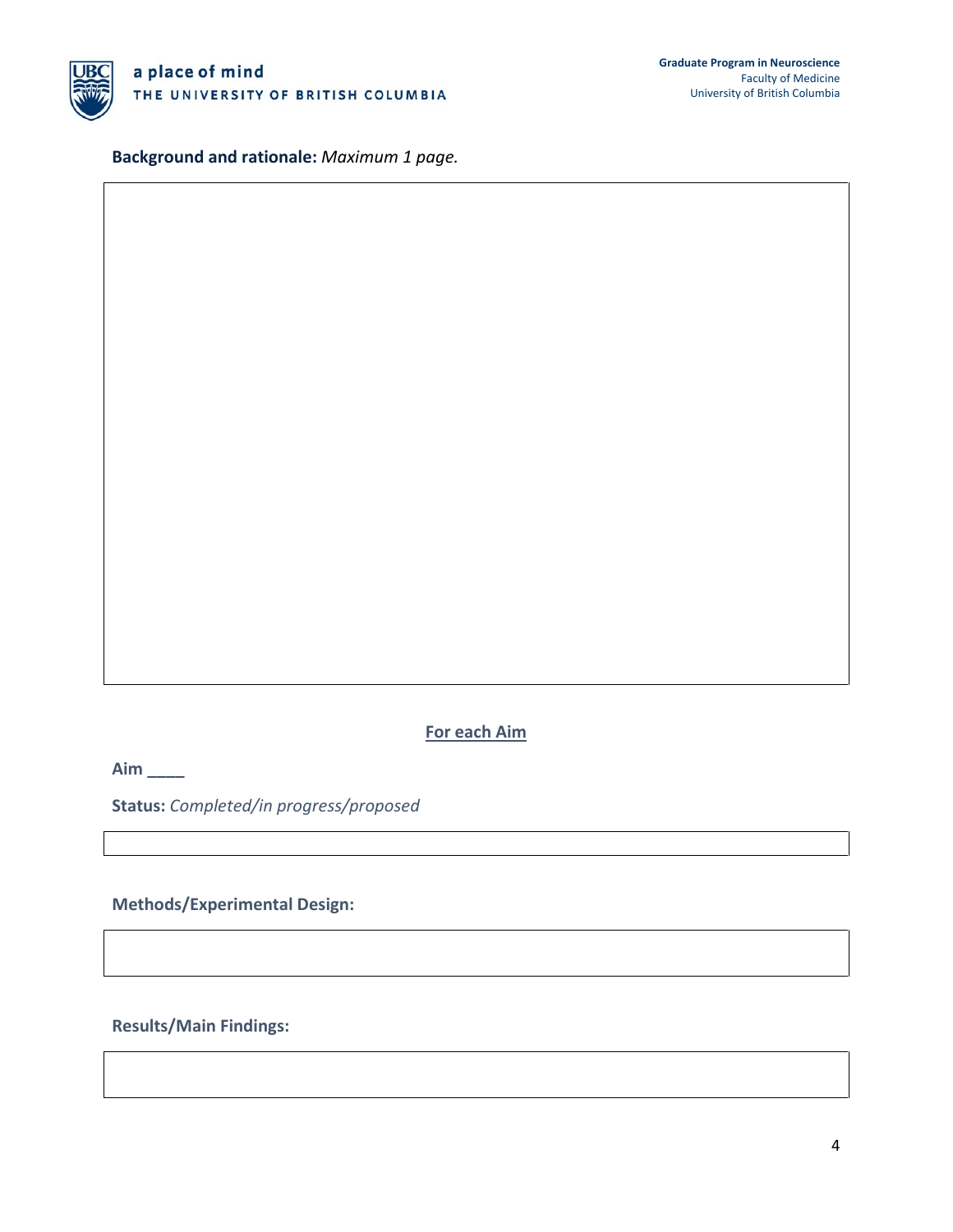

**Aim \_\_\_\_**

**Status:** *Completed/in progress/proposed*

**Methods/Experimental Design:**

**Results/Main Findings:** 

**Aim \_\_\_\_**

**Status:** *Completed/in progress/proposed*

**Methods/Experimental Design:**

**Results/Main Findings:** 

**Aim \_\_\_\_**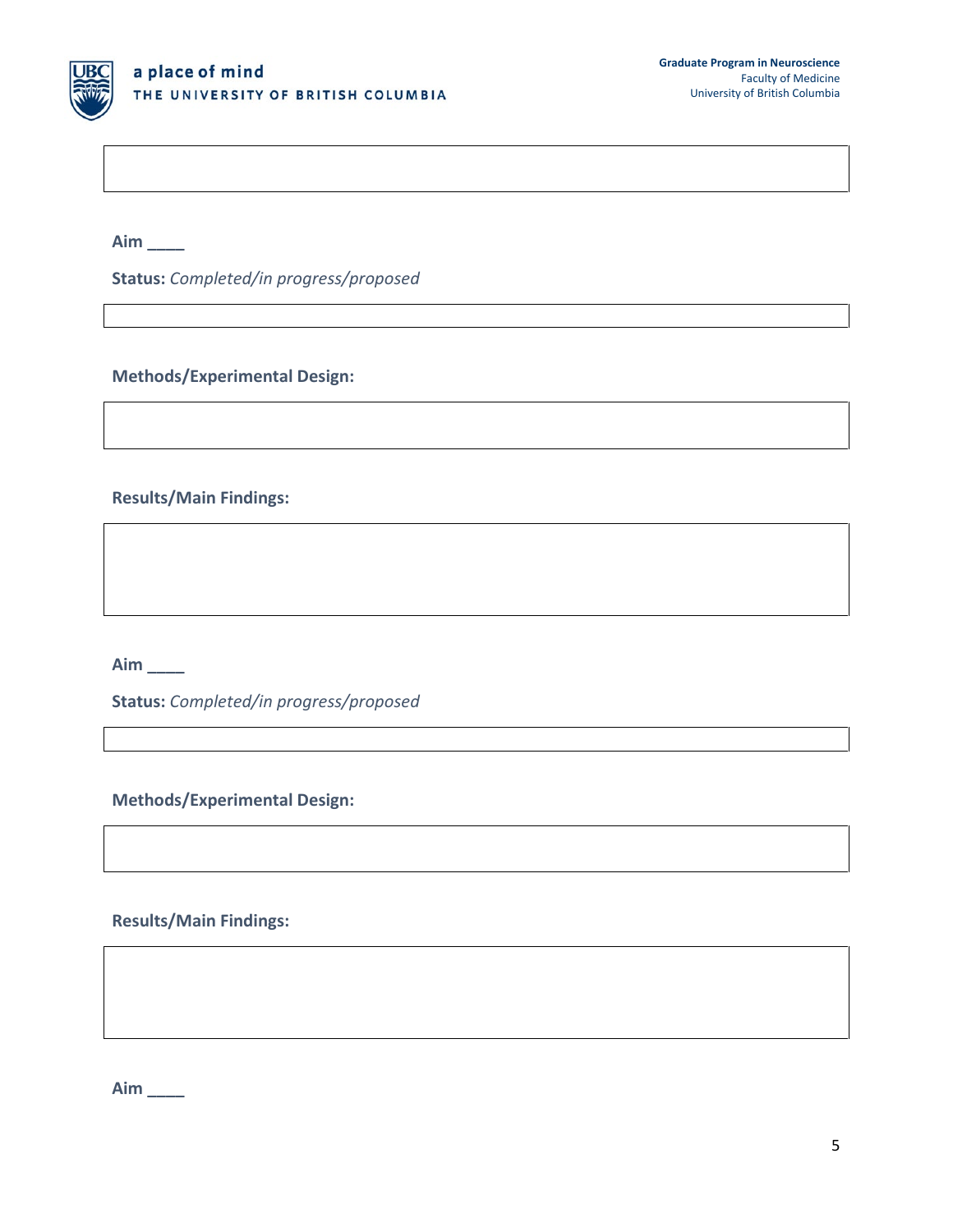

**Status:** *Completed/in progress/proposed*

#### **Methods/Experimental Design:**

**Results/Main Findings:** 

# **References**

#### **Research and Academic Timeline**

*Please provide anticipated timeline for key milestones, such as desired timeframe for comprehensive examination or final oral examination (defence), research milestones, etc.*

*You may wish to use a visual aid (graphic timeline or table).*